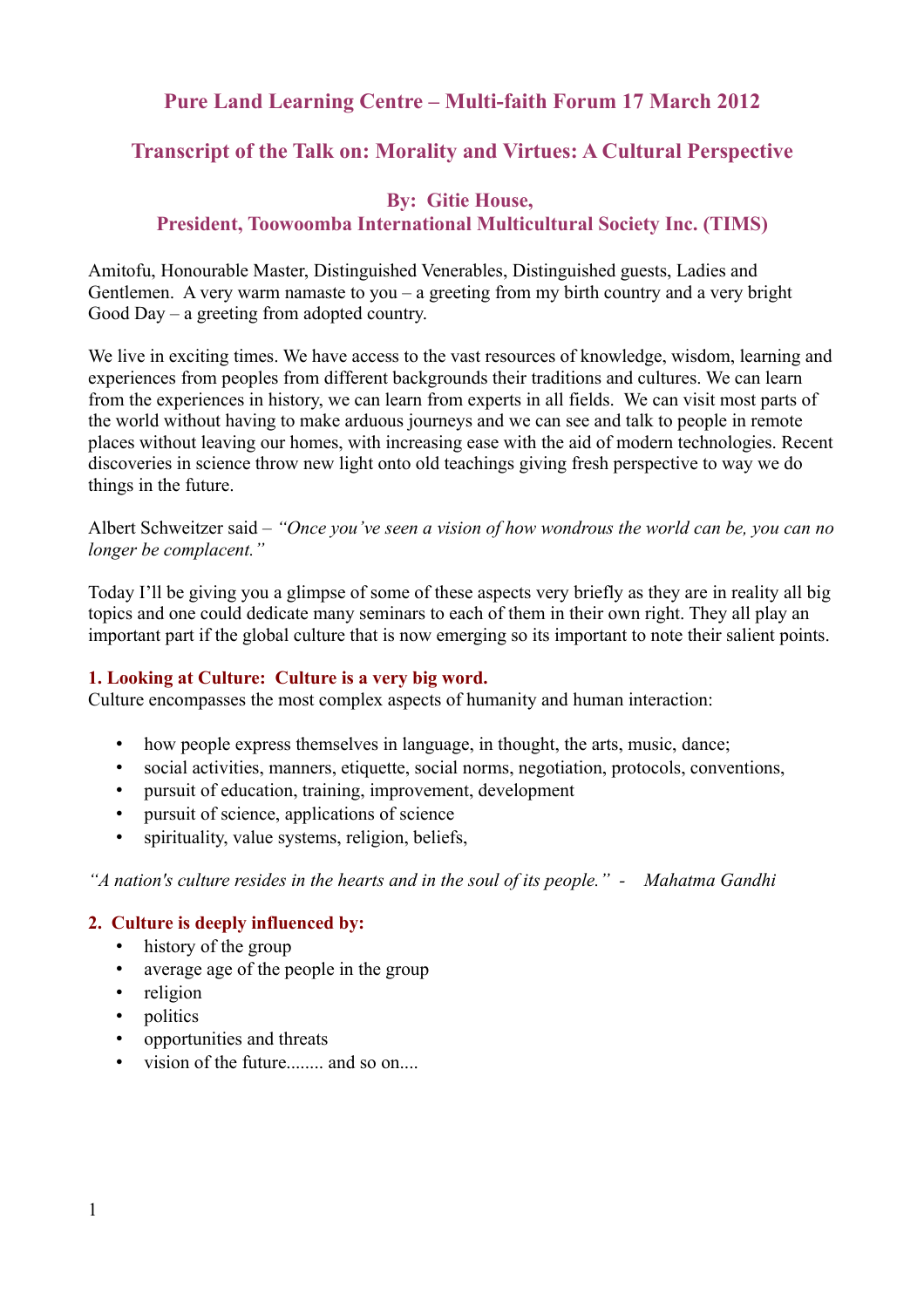### **3. All of which makes the single word culture into one of the most varied aspect of human civilisation**

Like everything Culture changes – cultures transform positively with knowledge, tools and opportunities or stagnate from fear, control, suppression leading to lack of creativity, inability to grow with changes in the socio-political environment and other similar factors.

### **4. Here in Toowoomba we have people from:**

- 120+ different ethnic backgrounds
- $\cdot$  117+ languages
- $\cdot$  80+ religions

Any one who thinks we live in a mono-culture has to think again. This is a rich, colourful kaleidoscope in a small region with a population of around 170,000+.

## **5. So there is a huge variety in the people's expectations. For example, in the way they**:

- treat their elders
- treat their children and other members of their family
- interact with other men and women in the community/society
- how they treat their teachers
- how they treat guests
- how they treat their hosts
- how they conduct negotiations
- how they respond to leaders in the community
- how they respond laws  $\&$  social norms in the wider community (written and unspoken norms)
- give gifts/ receive gifts
- celebrate festivals

#### **All of these effect what is considered to be moral and virtuous in a particular culture.**

#### **6. Examples:**

We all have examples from our own experiences when we meet people of different cultures and we feel we haven't been understood and don't understand what we are being asked for.

- Rules of Honour
- Never break a promise better to die
- Politeness/Sarcasm (excessive politeness)
- Dating/Marrying Norms
- Order in which guests enter a function
- Order of Introductions
- Eye contact when addressing people of the other sex or higher social status
- Eye contact in building trust/raising doubt
- Hospitality Rules
- Feet Rules

**7. With so many different expectations** – misunderstandings will happen no matter how much we learn about other cultures. There are many many avenues where any one can unintentionally offend, generate misunderstandings, leading to distress, mistrust and conflict.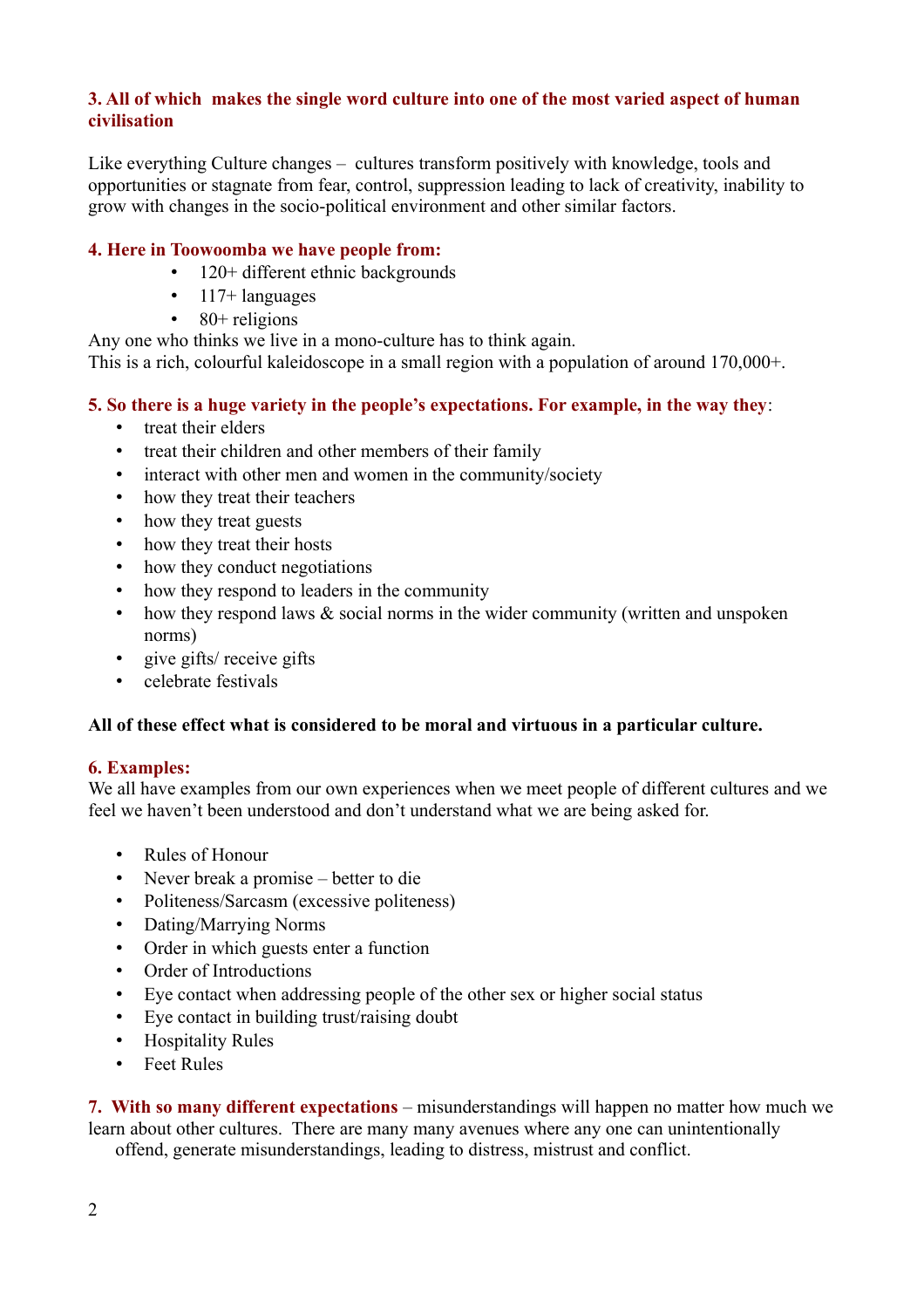At the same time there is incredible opportunity to create common ground through respect and understanding thus building harmony.

The big questions are:

## **How can one avoid misunderstandings becoming conflict? How can we Build a Harmonious Culture?**

## **8. Do not be fearful of change. Change is one of the constants of life.**

*"Change is not something we should fear. Rather it is something we should welcome. For without change, no one in this world would ever move forward to become the person they are meant to be." – Anon*

**9.** One of the world's leading experts in peace building John Paul Lederach **outlines 5 Practices to Transforming Conflict. It is all about capacity building.**

## **Develop a capacity to**

- See presenting issues as a window.
- Integrate multiple time frames
- Pose energies of conflict as a dilemmas
- Make complexity a friend, not a foe
- Hear and engage the voices of identity

 Let us take a quick look at the recent developments in the world that are going to have a big impact on the future on culture.

#### **10. Clues from The Universe:**

In Physics – the discoveries in quantum mechanics in the last 50-70 years have now reached a point where there is recognition of:

- The intricate interconnectedness of everything the universe (not just on earth) - all there is – is part of the one wave function irrespective of distance  $\&$  time
- Consciousness in an integrated part of this highly complex wave function
- What we do now effects not only the future but also the past.

#### **11. Evolving Consciousness:**

- Increasing Recognition of the role of our thoughts on matter
- Importance of understanding the 'consciousness level' of a problem and devising solutions with a higher level of consciousness.
- Effects of consciousness on the mind, body, healing.
- Consciousness of animals from the smallest of creatures to the biggest of mammals
- Their ability to understand love and respond with love is opening frontiers in human understanding

## **12. All o f these throw new light into the ancient teachings:**

Two examples for the sake of brevity: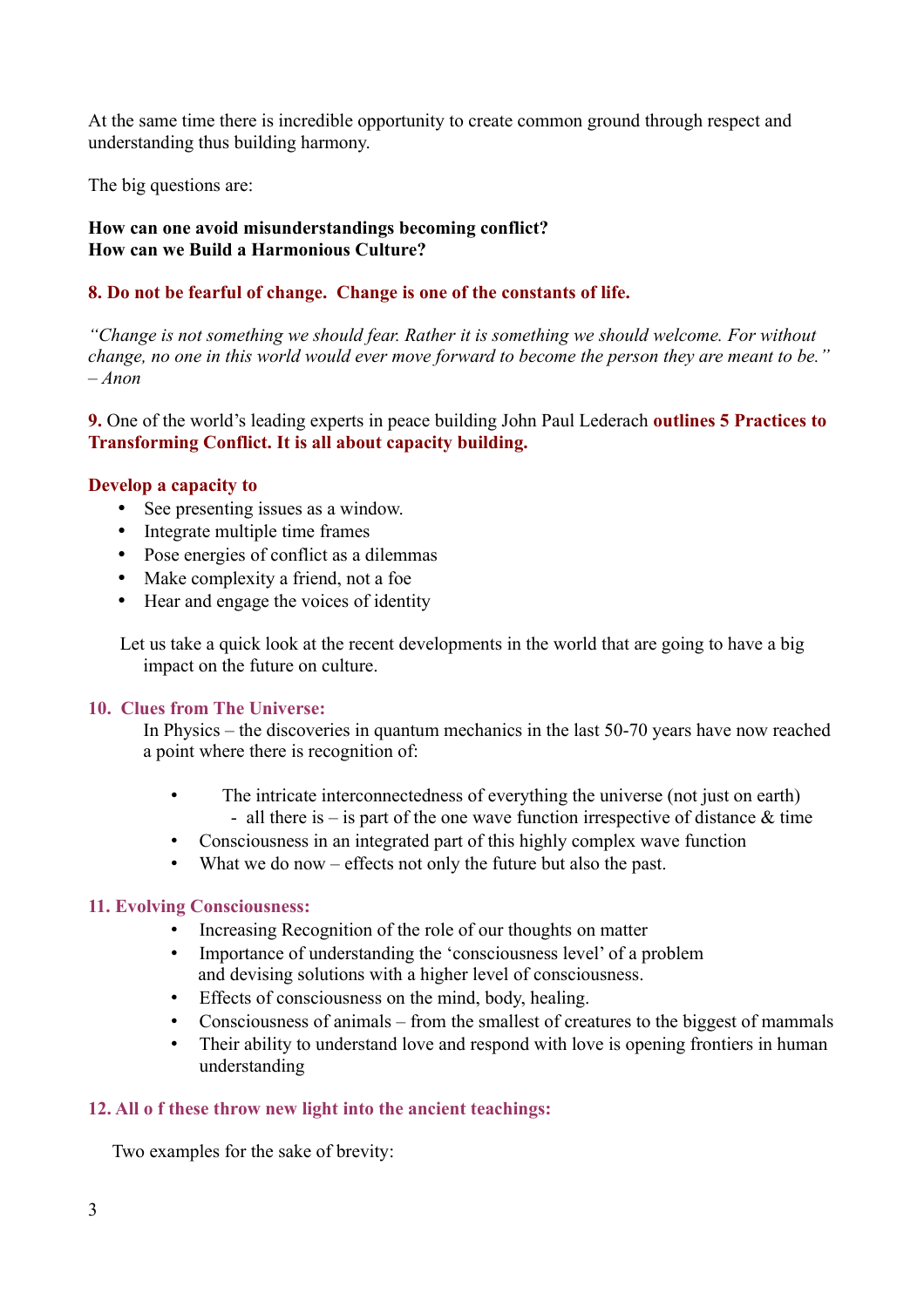*"The one never became many, O Rama. When many candles are kindled from another, it is the same flame that burns in all candles; even so, the one Brahman appears to be many" -* Sage Vashishta gave this advice to the Hindu God Ram believed to be over 9,000 years ago.

*"As you did these things to the least of my creatures, you did them to me"* - Jesus

These are not just meant to be inspiration for artists – rather they are deep truths about the reality of nature.

**13. Most people realise we are one world.** The developments in communications, technology and transportation have

- Interdependence of the global economy
- Ability to connect with people anywhere in the world
- Diasporas all over the world. We all have loved ones in most parts of the world or are close to someone who does.

## **14. Fundamental Truths about reality:**

- We are part of an integrated whole.
- *One cannot harm even the smallest of creatures or neglect even a portion of the earth without adversely affecting ourselves. We are not separate from the whole – they are not separate from the whole.*

As humans that puts us right in the middle of the action. It all depends on us.

- Humans have to be the leaders in this field. What we do influences what everyone else does around us. When we act with love and understanding – other creatures also respond with love and understanding. (*I know this personally from over 11 years interaction with what are considered to be many of the most aggressive species of birds in Australia – magpies, butcherbirds, noisy-miners to name some.)*
- Before we can change others we have to change ourselves.
- *"Be the change you want to see in the world" Mahatma Gandhi*

## **15. Building Harmony:**

- To have harmony and peace people have to feel secure, they have to feel they can trust people even though they may be from different backgrounds and cultures, even when they accidentally do something that may cause offence.
- If we want people to give us that security, if we ant to be able to trust them then they likewise have to be able to trust us and feel equally secure around us.
- To build this kind of security and trust for everyone requires a change in thinking.
- This can only be achieved if there is a mutual commitment and effort from all.